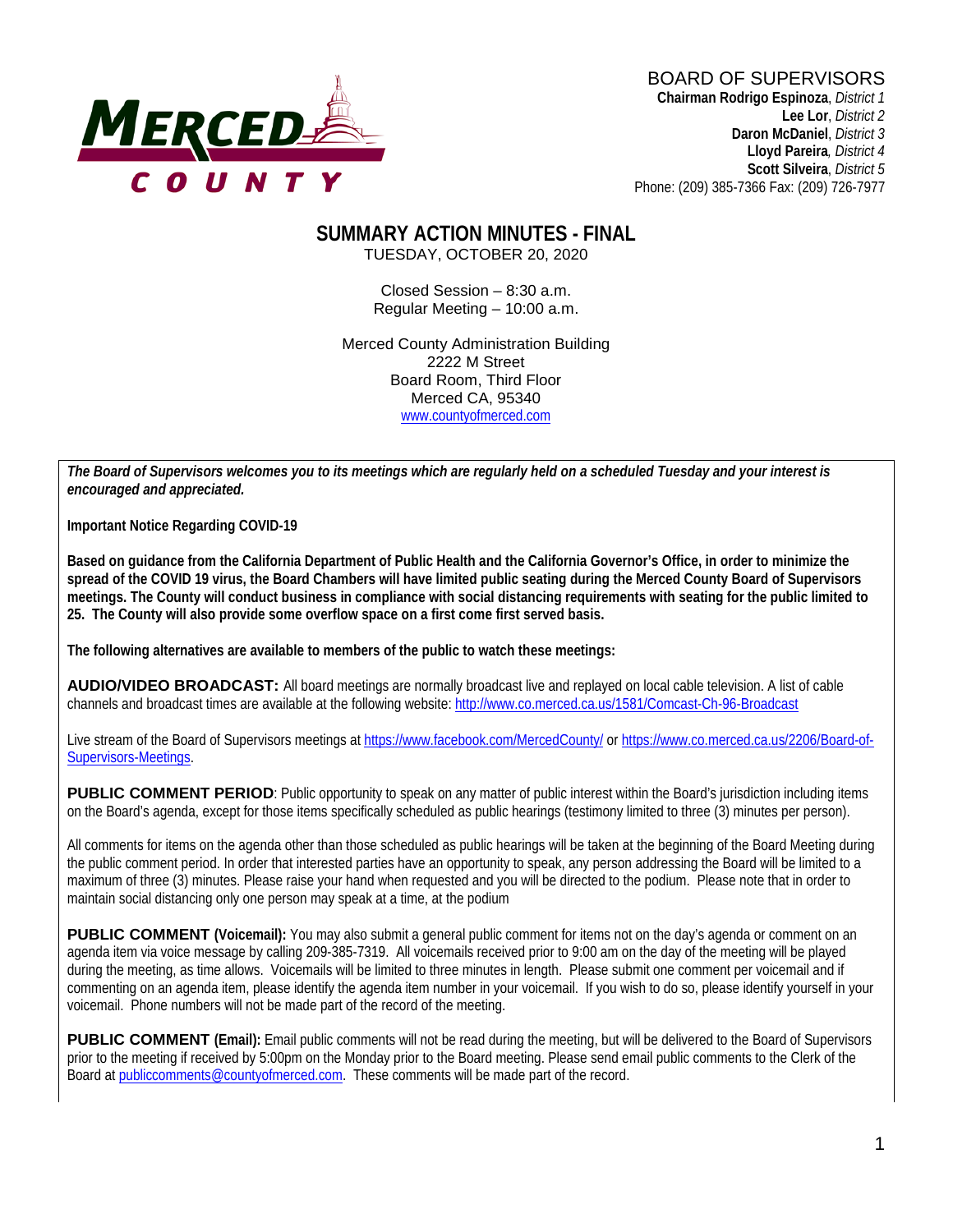In an effort to assist the Clerk in identifying the agenda item relating to your public comment please indicate in the Subject Line, the meeting body (i.e. Board of Supervisors Agenda) and item number (i.e. Item No. 10). If you wish to do so, please identify yourself in the email. Email addresses will not be made part of the record of the meeting. Comments made on Facebook are not considered part of the official record and will not be shared with the Board.

#### **The Agenda is divided into three sections:**

- **CONSENT CALENDAR**: These matters include routine financial and administrative action and usually are approved by a single vote.
- **SCHEDULED ITEMS**: These items are noticed hearings, work sessions and public hearings.
- **REGULAR CALENDAR**: These items include significant policy and administrative actions. Immediately after approval of the CONSENT CALENDAR, if the time of the hearing of SCHEDULED ITEMS has not arrived, the REGULAR CALENDAR will be considered.

#### **PUBLIC HEARINGS: (In Person)**

Public opportunity to provide testimony is limited to three (3) minutes per person. Please raise your hand and you will be directed to the podium. Please note that in order to maintain social distancing only one person may speak at a time, at the podium.

**PUBLIC HEARINGS:** (Via Voicemail) Public comment for public hearings will be taken in person and by voicemail. Voicemails directed to the public hearing will be accepted up to and during the public hearing. The Board of Supervisors will take a brief pause during the public hearing for persons using voicemail. Please call 209-726-2755 to leave your voicemail.

In an effort to assist the Clerk in identifying the Public Hearing agenda item relating to your public comment please identify the subject matter in your voicemail. If you wish to do so, please identify yourself in your voicemail. Phone numbers will not be made part of the record of the meeting.

**CLOSED SESSION**: This is the portion of the meeting conducted in private without the attendance of the public or press to discuss certain confidential matters specifically permitted by the Brown Act. The public will be provided an opportunity to comment on any matter to be considered in closed session prior to the Board adjourning into the closed session.

**BOARD AGENDA AND MINUTES:** Board agendas, minutes, and copies of items to be considered by the Board of Supervisors are posted on the Internet at least 72 hours preceding a Tuesday meeting at the following website: [www.countyofmerced.com](http://www.countyofmerced.com/) 

**REASONABLE ACCOMMODATIONS:** Persons who require accommodation for any audio, visual or other disability or Spanish or Hmong interpretation in order to review an agenda, or to participate in a meeting of the Board of Supervisors per the American Disabilities Act (ADA), may obtain assistance by requesting such accommodation in writing. Please address your written request to the Clerk of the Board, 2222 M Street, Merced, CA 95340 or telephonically by calling (209) 385-7366. Any such request for accommodation should be made at least 48 hours prior to the scheduled meeting for which assistance is requested.

*Spanish and Hmong interpreters are available.*

*Interpretes de espanol y hmong estan disponibles.*

*Peb muaj tug paab txhais lug Mev hab Hmoob.* 

# SCHEDULED ITEMS

#### **8:30 A. M. THE PUBLIC IS INVITED TO SPEAK ON ANY ITEM ON THE AGENDA-TESTIMONY IS LIMITED TO THREE MINUTES PER PERSON**

### **CLOSED SESSION - CONFERENCE WITH LEGAL COUNSEL - EXISTING LITIGATION:**

It is the intention of the Board to meet in Closed Session concerning Existing Litigation pursuant to Government Code Section 54956.9(d)(1): County of Merced, et al v. Amerisourcebergen Drug Corporation et al.; Case No. 1:18-op-45643-DAP (1:17-MD-2804).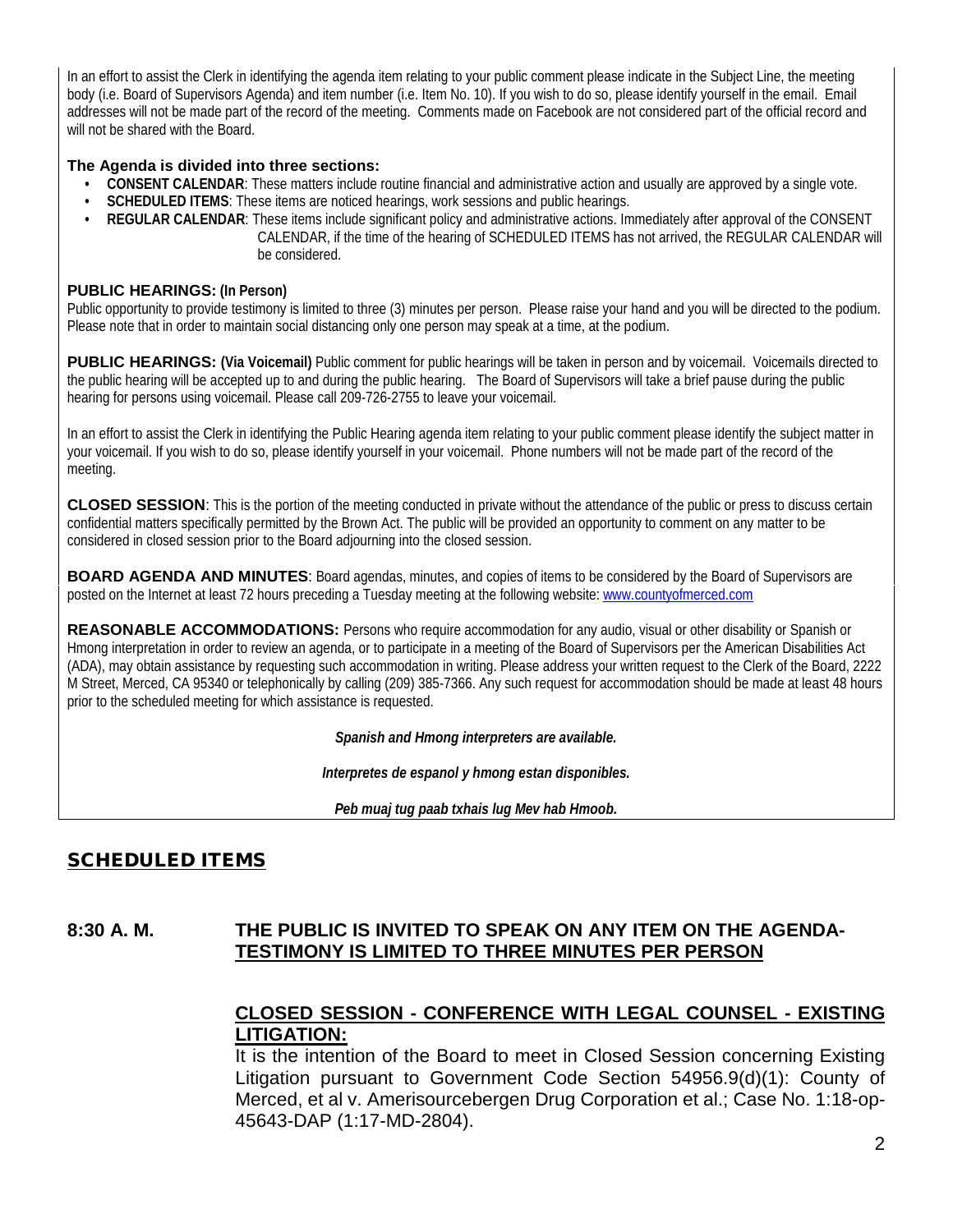### **CLOSED SESSION - CONFERENCE WITH LEGAL COUNSEL - SIGNIFICANT EXPOSURE TO LITIGATION:**

It is the intention of the Board to meet in Closed Session concerning significant exposure to litigation pursuant to Government Code Section 54956.9(d)(2) or (d)(3): One Case

### **CLOSED SESSION - CONFERENCE WITH REAL PROPERTY NEGOTIATOR:**

It is the intention of the Board to meet in Closed Session concerning a Conference with Real Property Negotiator(s) Dana Hertfelder, Director of Public Works pursuant to Government Code Section 54956.8 as follows:

**Property:** 2691 Lobo Avenue in Merced

**Agency Negotiator:** Dana Hertfelder, Director of Public Works **Negotiation Parties:** London Properties, Terrie Ashley **Under Negotiation:** Terms of payment

#### **CLOSED SESSION - CONFERENCE WITH LEGAL COUNSEL - INITIATION OF LITIGATION:**

It is the intention of the Board to meet in Closed Session concerning Initiation of Litigation pursuant to Government Code Section 54956.9(d)(4): One Case

### **THE BOARD RECESSED AT 8:31 A.M. WITH SUPERVISOR ESPINOZA NOT PRESENT AND RECONVENED AT 10:00 A.M. WITH ALL MEMBERS PRESENT, AND THE CHAIRMAN ADVISED STAFF WAS GIVEN DIRECTION**

## **GOVERNMENT CODE SECTION 54954.2 COMPLIANCE (LATE AGENDA ITEMS)**

**10:00 A. M. INVOCATION led by Mark Hendrickson/PLEDGE OF ALLEGIANCE**

**PUBLIC OPPORTUNITY TO SPEAK ON ANY MATTER OF PUBLIC INTEREST WITHIN THE BOARD'S JURISDICTION INCLUDING ITEMS ON THE BOARD'S AGENDA, EXCEPT FOR THOSE ITEMS SPECIFICALLY SCHEDULED AS PUBLIC HEARINGS (TESTIMONY LIMITED TO THREE MINUTES PER PERSON)**

### *REVIEW BOARD ORDER – SEE PAGE 9*

#### **APPROVAL OF CONSENT AGENDA CALENDAR (ITEMS #1 - 7)**

**PRESENTATION:**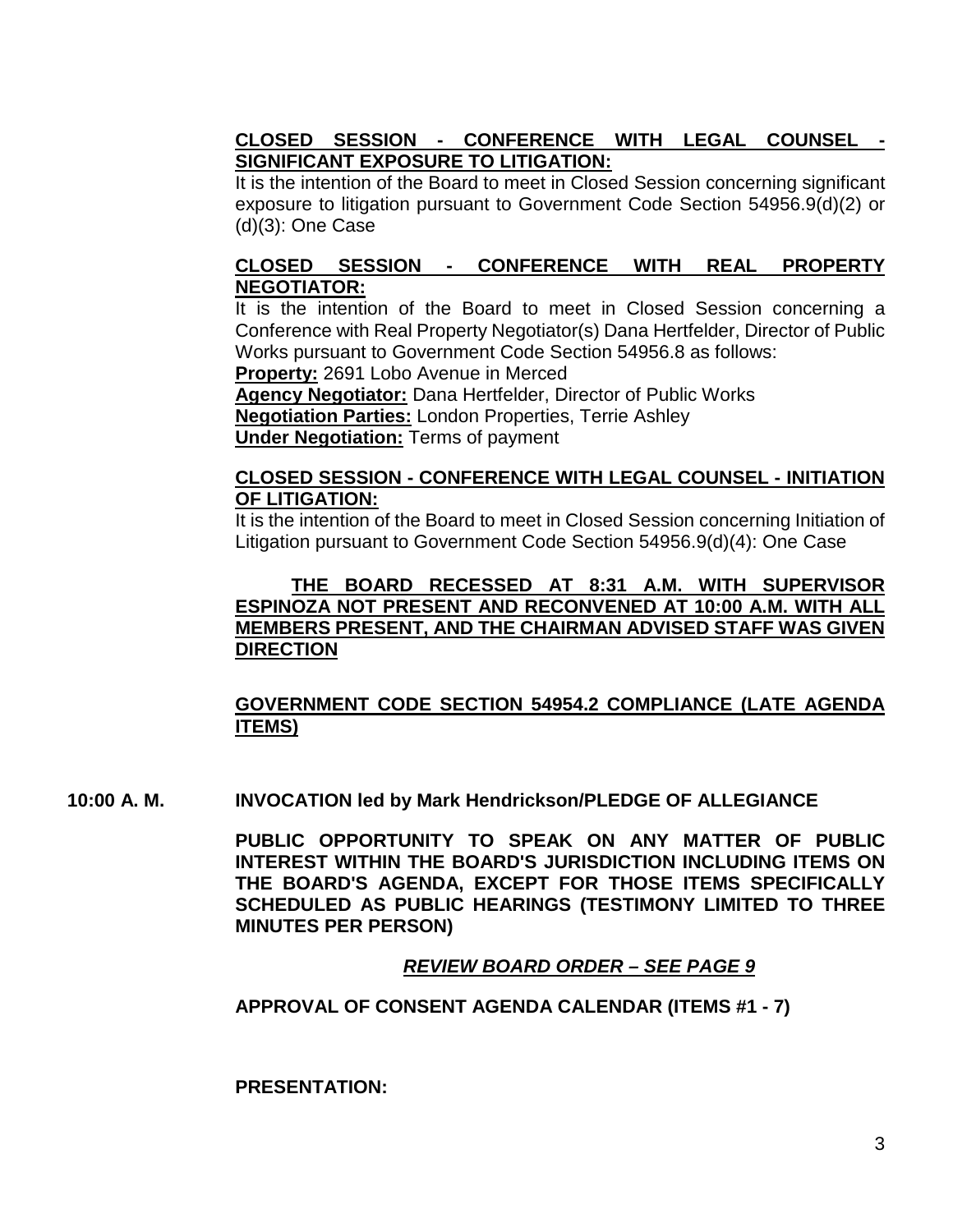### **VETERANS DAY PARADE UPDATE**

### *REVIEW BOARD ORDER – SEE PAGE 9*

#### **REPORTS/BOARD DIRECTION**

County Executive Officer, County Counsel, Board of Supervisors Members

#### CONSENT CALENDAR (Items # 1-7) **APPROVED AS RECOMMENDED AYES: ALL**

#### Public Works

1. Approve Budget Transfer in the amount of \$8,500 establishing the appropriation for the Human Services Agency Merced Car Compound Gate operator replacement to keep County vehicles secured. (4/5 Vote Required)

#### Human Services Agency

2. Approve and authorize the Chairman to sign amendment to Contract No. 2020112 with Merced County Office of Education for CalWorks Home Visiting Program.

#### Probation

- 3. Approve and authorize the Chairman to sign amendment to Contract No. 2018021 with Students With Aspiring Goals for the Proposition 47 Grant Program Hub Coordinator to provide services for at risk young males on probation.
- 4. Approve and authorize the Chairman to sign amendment to Contract No. 2018031 with Students With Aspiring Goals for the Proposition 47 Grant Program Facilitator to provide services for at risk young males on probation.

#### **Elections**

5. Approve Budget Transfer in the amount of \$218,347 for the Center for Tech and Civic Life Grant funding to address the impacts of COVID-19 Pandemic for the November 2020 Election. (4/5 Vote Required)

#### Executive Office

6. Act on Claims for Damages submitted by Brian McWashington as recommended by Risk Management and County Counsel.

#### Board Recognition

7. Certificates of Recognition to various individuals for being awarded Excellence in Education awards, presented October 1, 2020.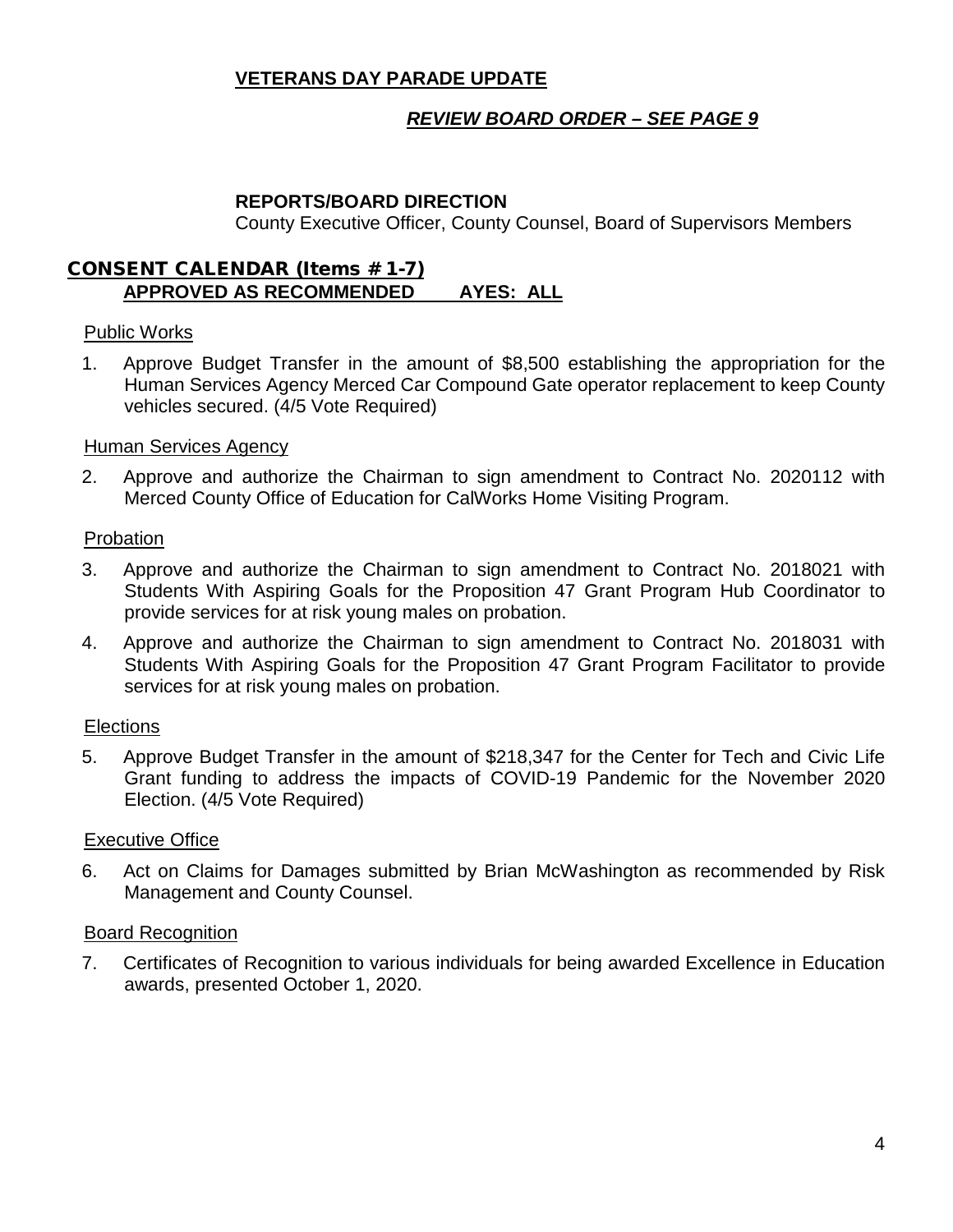# REGULAR CALENDAR

### BOARD ACTION

### HEALTH

8. 1) Ratify the application submission to the Central California Alliance for Health (Alliance) for the COVID-19 Response Fund Grant submitted to the Alliance on July 21, 2020; and 2) Ratify Contract approval with the Alliance signed by Local County Health Officer, Dr. Salvador Sandoval, on July 24, 2020 for a contract term of July 27, 2020 through January 22, 2021.

### **AUTHORIZED CONTRACT NO. 2020209 AS RECOMMENDED AYES: ALL**

### BEHAVIORAL HEALTH AND RECOVERY SERVICES

9. 1) Retroactively approve and authorize Behavioral Health and Recovery Services to submit Substance Abuse Prevention and Treatment Block Grant application documents for 2020- 2021 to the State of California Department of Health Care Services for approval, for the amount of \$1,413,946; 2) Authorize the Director of Behavioral Health and Recovery Services to sign all documents necessary for submittal of the grant; and 3) Return to the Board upon receipt of approval and award of the Substance Abuse Prevention and Treatment Block Grant by State of California Department of Health Care Services.

# **AUTHORIZED CONTRACT NO. 2020210 AS RECOMMENDED AYES: ALL**

10. 1) Retroactively approve and authorize Behavioral Health and Recovery Services to submit the Youth Community Access Grant Program application documents for 2020-2021 to the California Natural Resources Agency for approval, for an anticipated amount of up to \$300,000; 2) Authorize the Director of Behavioral Health and Recovery Services to sign all documents necessary for submittal of the grant; and 3) Return to the Board upon receipt of approval and award of the Youth Community Access Grant Program by California Natural Resources Agency.

### **AUTHORIZED CONTRACT NO. 2020211 AS RECOMMENDED AYES: ALL**

#### HUMAN SERVICES AGENCY

11. Contract with Merced County Rescue Mission for lease of the Merced Navigation Center property located at 1411 B Street, Merced, CA 95341.

### **AUTHORIZED CONTRACT NO. 2020212 AS RECOMMENDED AYES: ALL**

12. Approve the execution of confidentiality agreement, information security responsibility documents signed by necessary parties and authorize the Chairman to sign a new Memorandum of Understanding between the County of Merced, on behalf of the Human Services Agency, and California Department of Social Services (CDSS) to provide access to confidential data for the purpose of program evaluation.

### **AUTHORIZED CONTRACT NO. 2020213 AS RECOMMENDED AYES: ALL**

13. 1) Adopt a Resolution authorizing the Human Services Agency to accept the Transitional Housing Program allocation in the amount of \$54,400, and authorizing the County Executive Officer, or designee, to enter into, execute, and deliver any and all documents required or deemed necessary or appropriate to be awarded the Transitional Housing Program allocation award, and all amendments thereto; 2) Authorize the Director of Human Services Agency, or designee, to submit a THP Allocation Acceptance in the amount of \$54,400 to the State of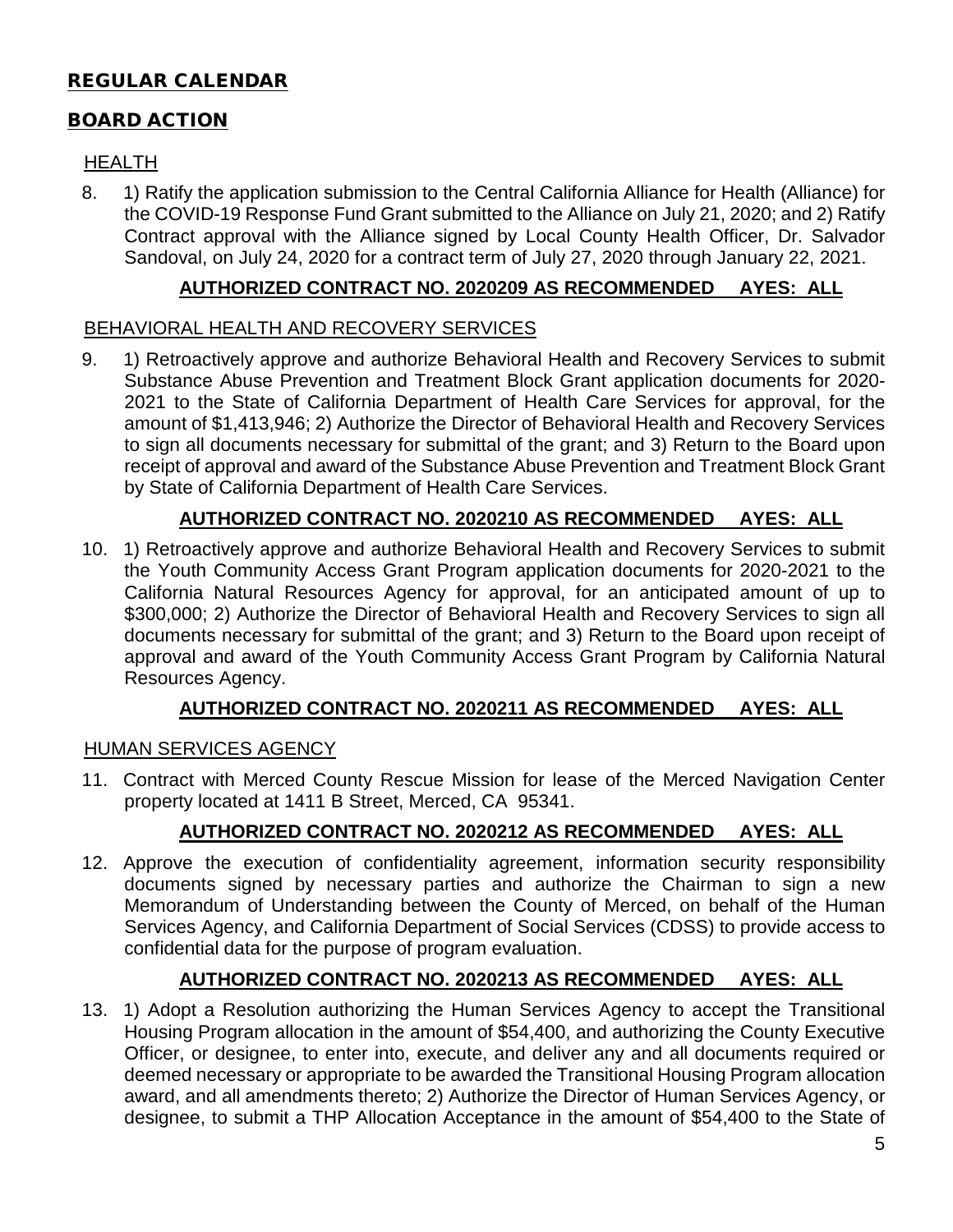California Department of Housing and Community Development prior to the November 12, 2020 deadline; 3) Authorize the Director of Human Services Agency, or designee, to execute all documents relating to the acceptance of the THP allocation and award; 4) Authorize the Human Services Agency to accept any future reallocation of funding for this program; and 5) Approve the related Budget Transfer. (4/5 Vote Required)

# **ADOPTED RESOLUTION NO. 2020-115 AS RECOMMENDED AYES: ALL**

### COMMUNITY AND ECONOMIC DEVELOPMENT

14. 1) Adopt Resolution authorizing the submittal of a CalHome Program grant application in the amount of \$600,000 to be used for first-time homebuyer mortgage assistance and owneroccupied rehabilitation assistance to low or very low income households within the unincorporated areas of Merced County; 2) Authorize the Chairman to execute the application, the Standard Agreement, any amendments thereto, and any and all other documents or instruments necessary or required by HCD for acceptance of grant funds and participation in the CalHome Program; 3) Authorize the Community & Economic Development (CED) Director to transfer or modify CalHome grant budget amounts and activities as necessary to fully expend CalHome Program funds; and 4) Authorize CED Director and/or Deputy Director of Planning to execute loan documents, funds requests, and other required reporting forms necessary to participate in the CalHome Program.

### **AUTHORIZED CONTRACT NO. 2020214 AND ADOPTED RESOLUTION NO. 2020- 116 AS RECOMMENDED AYES: ALL**

### PROBATION

15. Contract with Merced County Office of Education for vocational and educational services to adult probation clients.

# **AUTHORIZED CONTRACT NO. 2020215 AS RECOMMENDED AYES: ALL**

# FIRE

16. Adopt a Resolution accepting the annual report, in compliance with SB 1205, of structure inspections as required by Health and Safety Code Sections 13146.2 and 13146.3 completed from October 1, 2019 to September 30, 2020.

### **ADOPTED RESOLUTION NO. 2020-117 AS RECOMMENDED AYES: ALL**

### **SHERIFF**

17. Contract with City of Merced for Animal Control Services.

### **AUTHORIZED CONTRACT NO. 2020216 AS RECOMMENDED AYES: ALL**

#### ADMINISTRATIVE SERVICES

18. Declare assorted motor vehicles (listed on Exhibit A) as Surplus Property as recommended.

# **APPROVED AS RECOMMENDED AYES: ALL**

#### **ELECTIONS**

19. 1) Approve and authorize Appointments in Lieu of Election for the November 3, 2020 Presidential General Election; and 2) Direct the Clerk of the Board to post the vacancies in Exhibits A and D.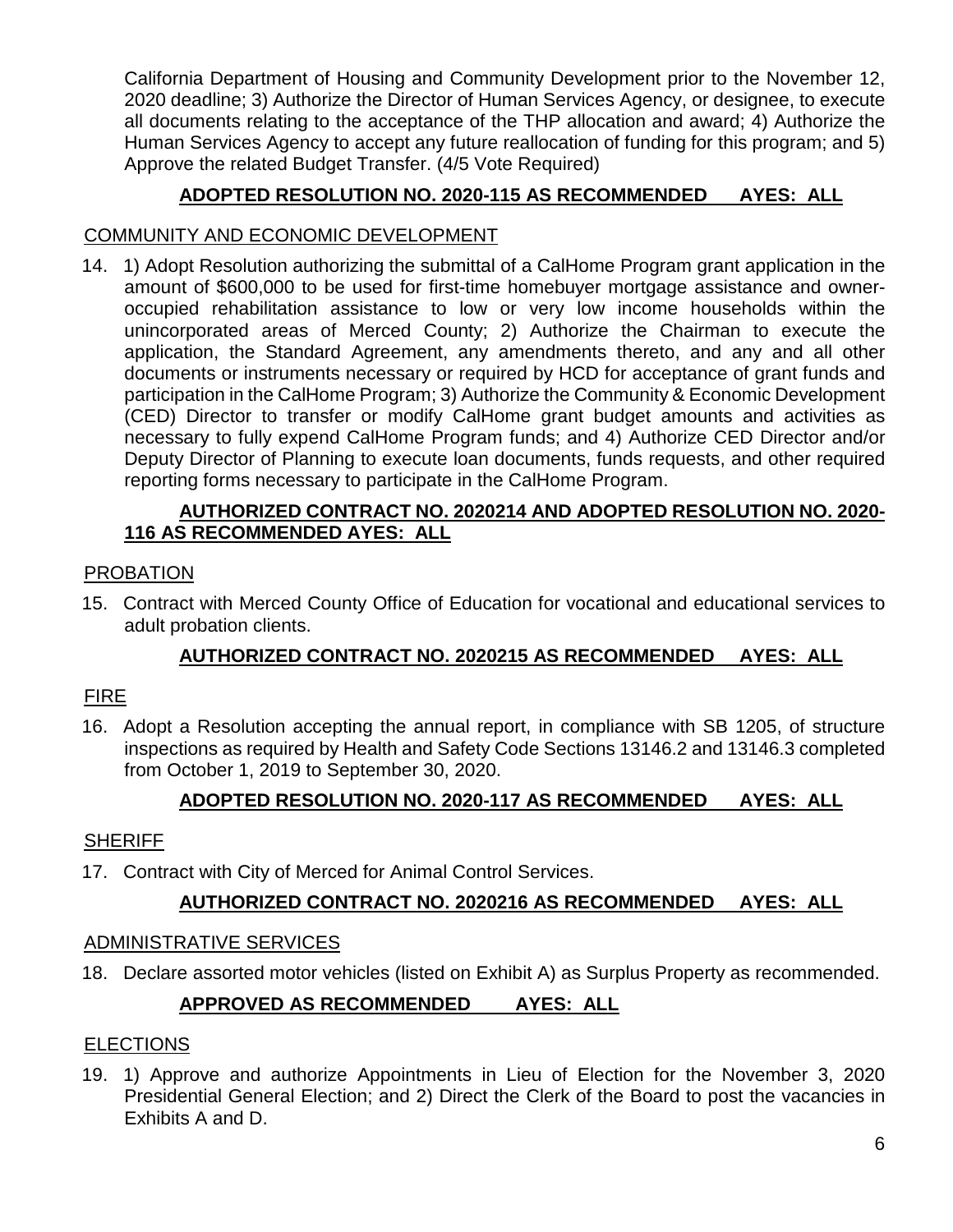#### **APPROVED AS RECOMMENDED AYES: ALL**

#### RECORDER

20. Adopt a Resolution delegating authority to the County Clerk-Recorder to participate in the Statewide Electronic Courier Universal Recording Environment (SECURE), delegating authority to the County Clerk-Recorder to enter into all agreements with SECURE upon review by County Counsel and Risk, and delegating authority to the lead County, as needed, to enter into agreements with agents and authorized submitters on behalf of the County.

#### **ADOPTED RESOLUTION NO. 2020-118 AS RECOMMENDED AYES: ALL**

#### COUNTY COUNSEL

21. Authorize Chairperson to execute agreement with Neilsen Merksamer Parrinello Gross & Leoni, LLP for legal services related to supervisorial redistricting.

### **AUTHORIZED CONTRACT NO. 2020217 AS RECOMMENDED AYES: ALL**

### EXECUTIVE OFFICE

22. 1) Approve and authorize the Chairman to execute an agreement with the Merced County Food Bank awarding up to \$100,000 in total grant funds for the purpose of procuring approved equipment and supplies and enhancing Countywide food distribution to community members impacted by COVID-19; 2) Approve and authorize the Chairman to execute an agreement with the Bethel Community Church awarding up to \$50,000 in total grant funds for the purpose of procuring approved equipment and supplies and enhancing Countywide food distribution to community members impacted by COVID-19; 3) Approve and authorize the Chairman to execute an agreement with the Bible Christian Church of LeGrand Nineveh Outreach awarding up to \$25,000 in total grant funds for the purpose of procuring approved equipment and supplies and enhancing Countywide food distribution to community members impacted by COVID-19; 4) Approve and authorize the Chairman to execute the Amendment 5 to Contract No. 13126 with 35th District Agricultural Association for use of the Merced County Fairgrounds as a COVID-19 testing site, extending the contract through December 31,2020, for a total contract amount of \$148,800; 5) Review and provide direction to staff regarding the proposed COVID-19 Community and Veterans Halls Assistance Program Guidelines to provide \$250,000 in support to Merced County non-profit organizations who operate community and veterans halls; and 6) Approve budget transfers appropriating and reallocating Coronavirus Relief Funds for use in community outreach and engagement, facility retrofit for employee social distancing requirements, improving telework capabilities, contact tracing, testing capability and health screening, personal protective equipment and disinfectants procurement, and food distribution assistance. (4/5 Vote Required)

#### **AUTHORIZED CONTRACT NOS. 2020218, 2020219, 2020220 AND 2020221 AS RECOMMENDED AYES: ALL**

### *REVIEW BOARD ORDER – SEE PAGES 9 - 11*

23. Authorize the Chairman to sign the Civil Grand Jury letter of response pertaining to matters under the control of the Board as noted in the Fiscal Year 2019/2020 Civil Grand Jury Report.

# **APPROVED AS RECOMMENDED AYES: ALL**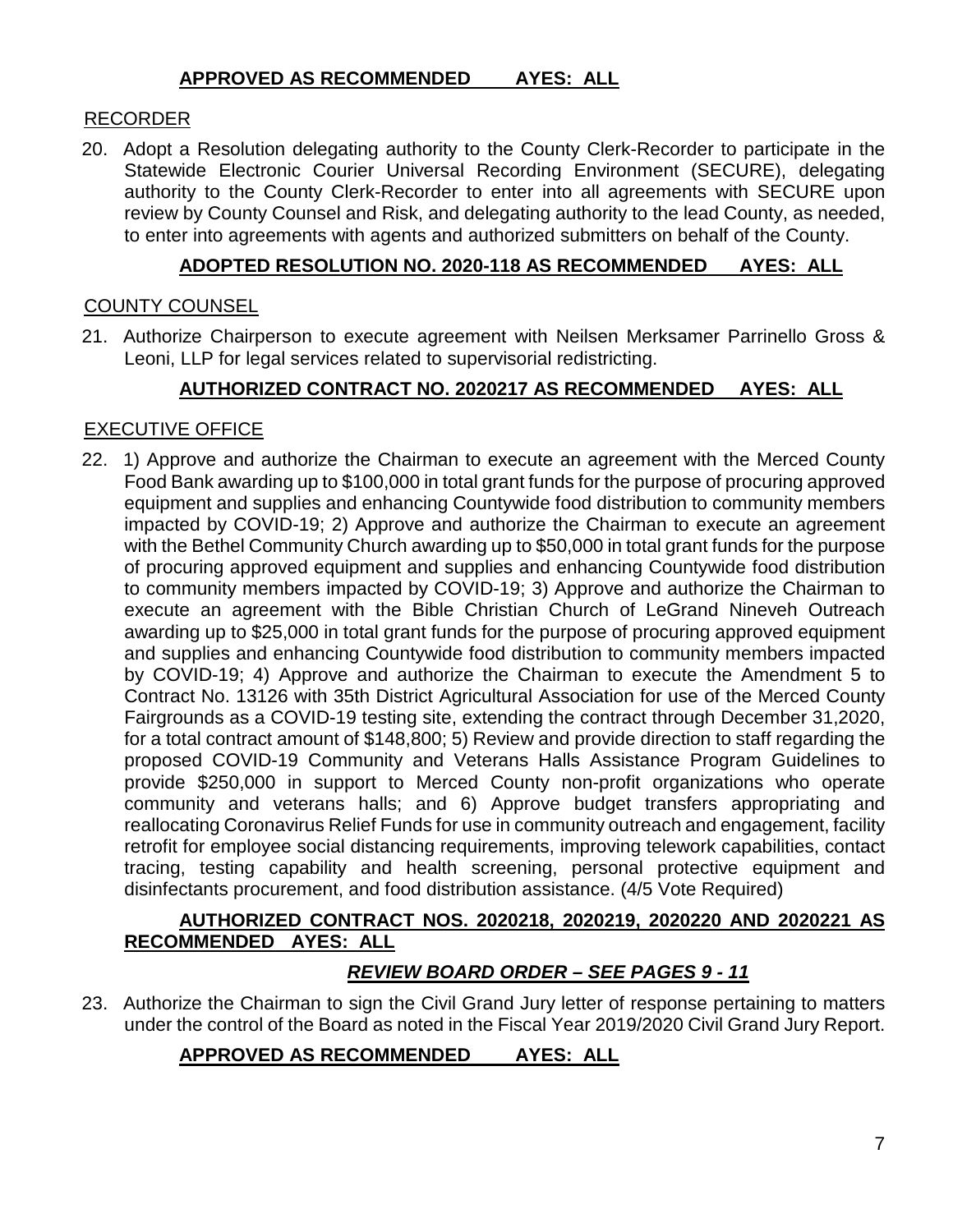#### **THE BOARD RECESSED TO MEET AS A MERCED COUNTY CHOWCHILLA GROUNDWATER SUSTAINABILITY AGENCY AND RECONVENED TO MEET AS A BOARD OF SUPERVISORS**

**THE BOARD ADOPTED RESOLUTION IN MEMORY OF JAMES AREIAS, SR. AND ADJOURNED THE MEETING AT 11:05 A.M. UNTIL TUESDAY, NOVEMBER 3, 2020, AT 10:00 A.M.**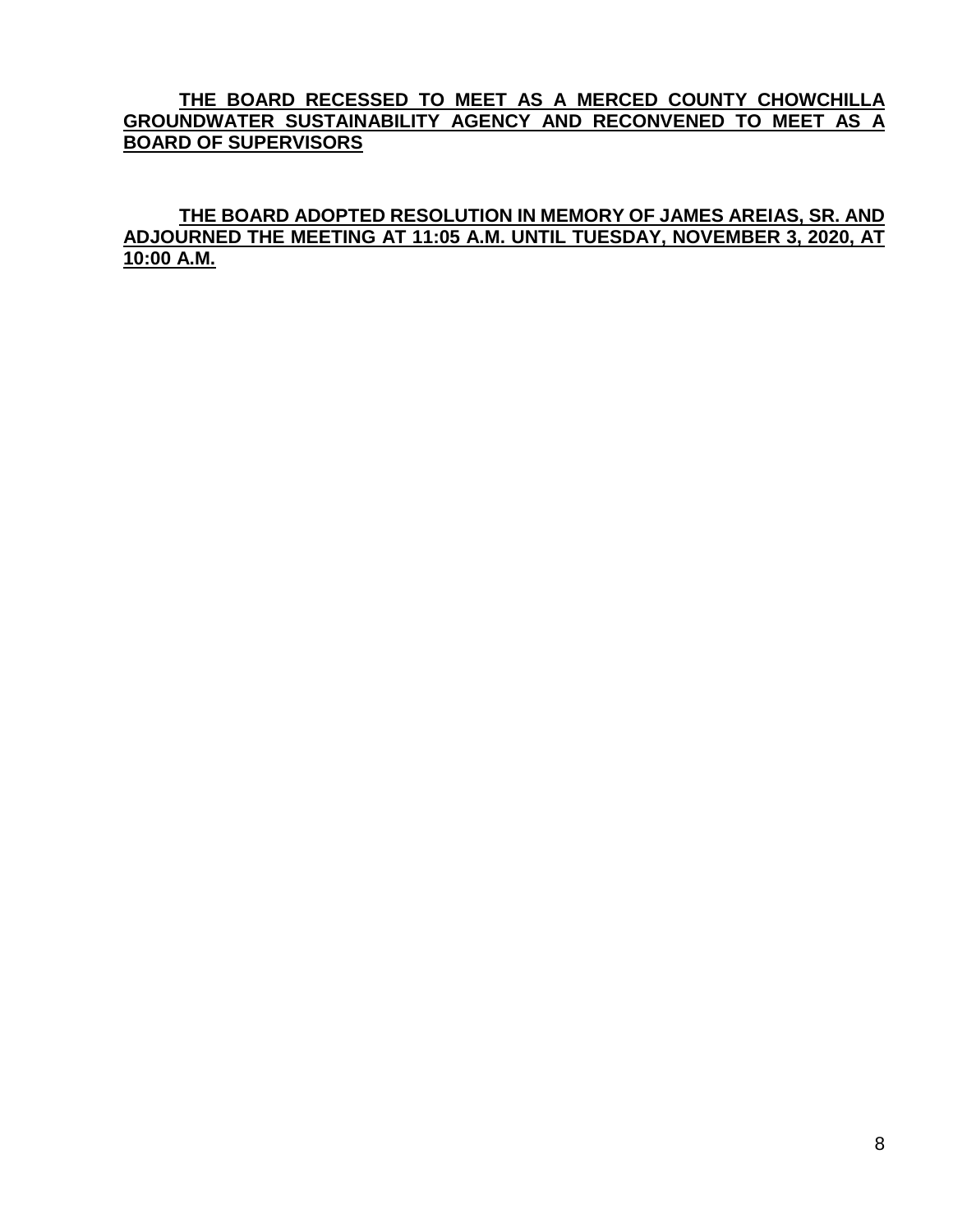#### **BOARD ORDERS – SUMMARY ACTION MINUTES – OCTOBER 20, 2020**

#### **10:00 A.M. SCHEDULED ITEM 2020-10-20 PUBLIC OPPORTUNITY**

*Public Comments received via email for Public Opportunity and Scheduled Items are on file with the Clerk.*

Breanne Ramos, Executive Director of the Merced County Farm Bureau speaks about the impacts of Proposition 15 on the November ballot, commonly known as a split roll tax as being the single largest threat to small businesses.

Present: Espinoza, Lor, McDaniel, Pareira, Silveira

### **10:00 A.M. PRESENTATION 2020-10-20 VETERANS DAY PARADE UPDATE**

Ralph Silva Rodriguez, Veterans Services Officer gives an update and reviews the following slides: Veterans Day November 11, 2020, Virtual Veterans Day Activities and Behind the Scenes.

Mr. Silva Rodriguez introduces Kenneth Henn with the Merced Elks Lodge and states that on Veterans Day meals will either be provided at their location or delivered to local veterans.

Supervisor McDaniel thanks Mr. Silva Rodriguez. Present: Espinoza, Lor, McDaniel, Pareira, Silveira

### **ACTION ITEM NO. 22 EXECUTIVE OFFICE**

The Clerk announces an item to approve and authorize the Chairman to execute an agreement with the Merced County Food Bank awarding up to \$100,000 in total grant funds for the purpose of procuring approved equipment and supplies and enhancing Countywide food distribution to community members impacted by COVID-19; approve and authorize the Chairman to execute an agreement with Bethel Community Church awarding up to \$50,000 in total grant funds for the purpose of procuring approved equipment and supplies and enhancing Countywide food distribution to community members impacted by COVID-19; approve and authorize the Chairman to execute an agreement with the Bible Christian Church of LeGrand Nineveh Outreach awarding up to \$25,000 in total grant funds for the purpose of procuring approved equipment and supplies and enhancing Countywide food distribution to community members impacted by COVID-19; approve and authorize the Chairman to execute the Amendment No. 5 to Contract No. 13126 with 35<sup>th</sup> District Agricultural Association for use of the Merced County Fairgrounds as a COVID-19 testing site, extending the contract through December 31, 2020, for a total contract amount of \$148,800; review and provide direction to staff regarding the proposed COVID-19 Community and Veterans Halls Assistance Program Guidelines to provide \$250,000 in support to Merced County non-profit organizations who operate community and veterans halls, and approve budget transfers appropriating and reallocating Coronavirus Relief Funds for use in community outreach and engagement, facility retrofit for employee social distancing requirements, improving telework capabilities, contact tracing, testing capability and health screening, personal protective equipment and disinfectants procurement, and food distribution assistance (4/5 Vote Required) is before the Board for consideration.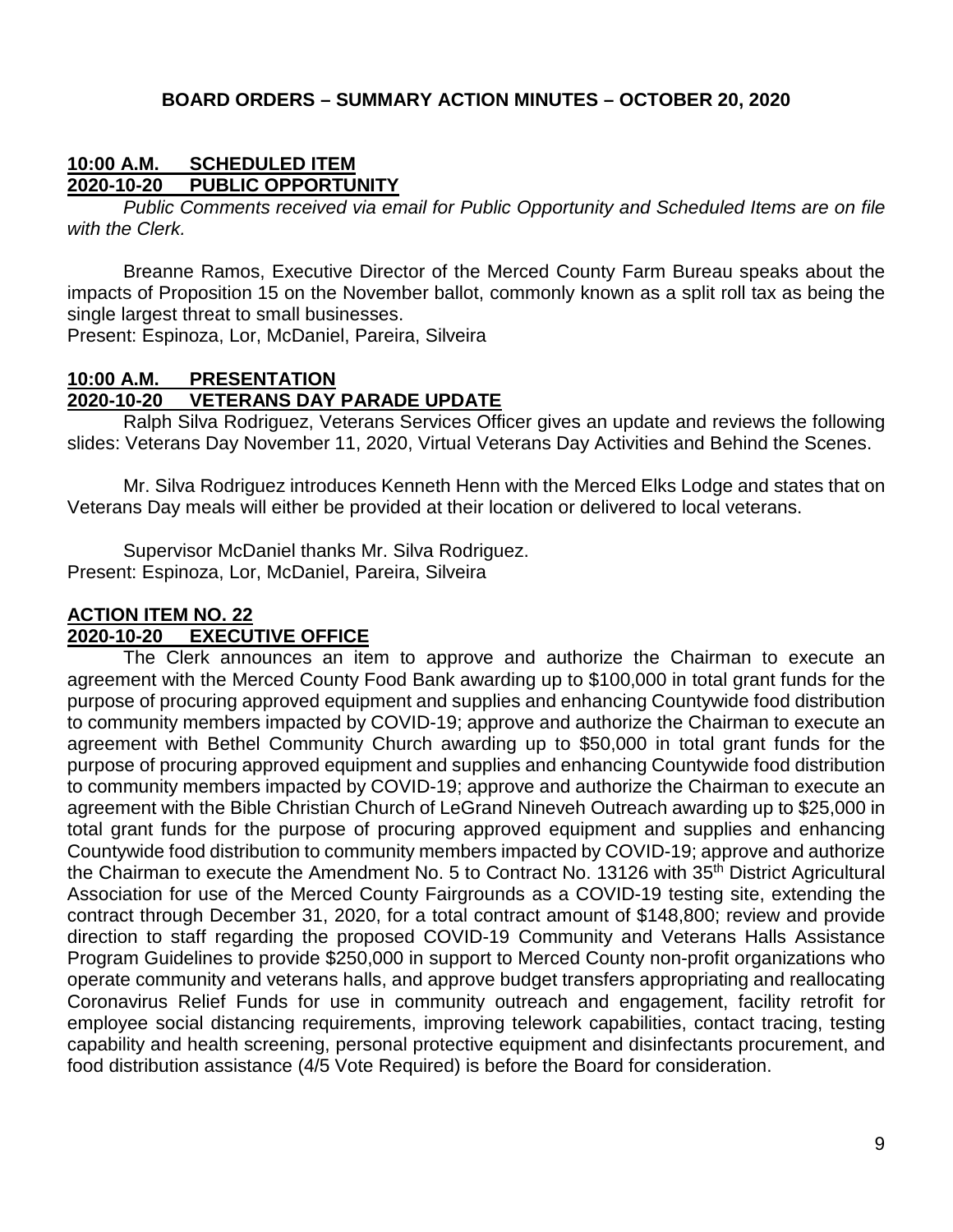Jim Brown, County Executive Officer gives an overview of the item and states that it is continuing to move forward with appropriating items related to the CARES Act funding, and does not deviate from the Plan previously authorized by the Board. Mr. Brown turns presentation over to Alexandra Pierce, Deputy County Executive Officer to give an update and reviews the following slides: Overview, Update on State Actions, Update on Federal Actions, CARES Act Funding Plan: Categorical Plan/Appropriated, and CARES Act Funding Plan: Projects Summary

Mr. Brown reviews last slide covering the Summary.

Supervisor McDaniel thanks Ms. Pierce, Mr. Brown and Ms. Desmond for their work and questions if the Federal and State Governments are in sync with each other on how we can spend the funding.

Mr. Brown responds that he would be remiss if he did not mention Nicole Desmond, Management Analyst in the County Executive Office, who has been the backbone on the accounting, tracking, the definitions, the legal perspectives, and working with the Auditor-Controller and making sure we're doing everything correctly. He states that Ms. Desmond would be the best one to answer the question.

Nicole Desmond, Management Analyst responds that over the past few weeks they've had multiple webinars with the State and the Federal office of Inspector General to where they are on the same page with definitions in providing more clarity as far as how we can utilize the dollars for salary and benefits costs.

Supervisor McDaniel thanks Ms. Desmond and questions the rent being paid to the fairgrounds of \$148,800 for our testing facility and if it stays local to our fairgrounds or goes back to the State? Further did the State require us to have the testing site there in order to pay rent or was there an option to have it elsewhere to where we wouldn't have to pay \$148,800?

Mr. Brown responds it was not a State requirement and it was up to us locally to identify a site that made the most sense. He states he believes the dollars are retained locally, because most of the time their rents and concessions, just like it would be at the Spring Fair, normally stay as part of their operating costs.

Supervisor McDaniel comments that it sounds like a lot of money but we have to remember how long that the operation has been out there and probably the amount of area that it does take up. He states if it stays local, that's even better because that's Federal Cares act money that we can redistribute locally to help out the fairgrounds.

Supervisor Silveira thanks staff for their work. He states it's important to him as part of this extension of our Cares Act funding is to be able to program money in the places that we needed to allow ourselves to be flexible.

Supervisor Lor comments that it would be useful to look up information we submit to the State on our website, and requests if we can make that easily accessible to the public. She also questions whether the application process for Community and Veterans Hall Assistance Program Guidelines will be similar to the business piece?

Ms. Pierce responds that many of the components in the application are the same.